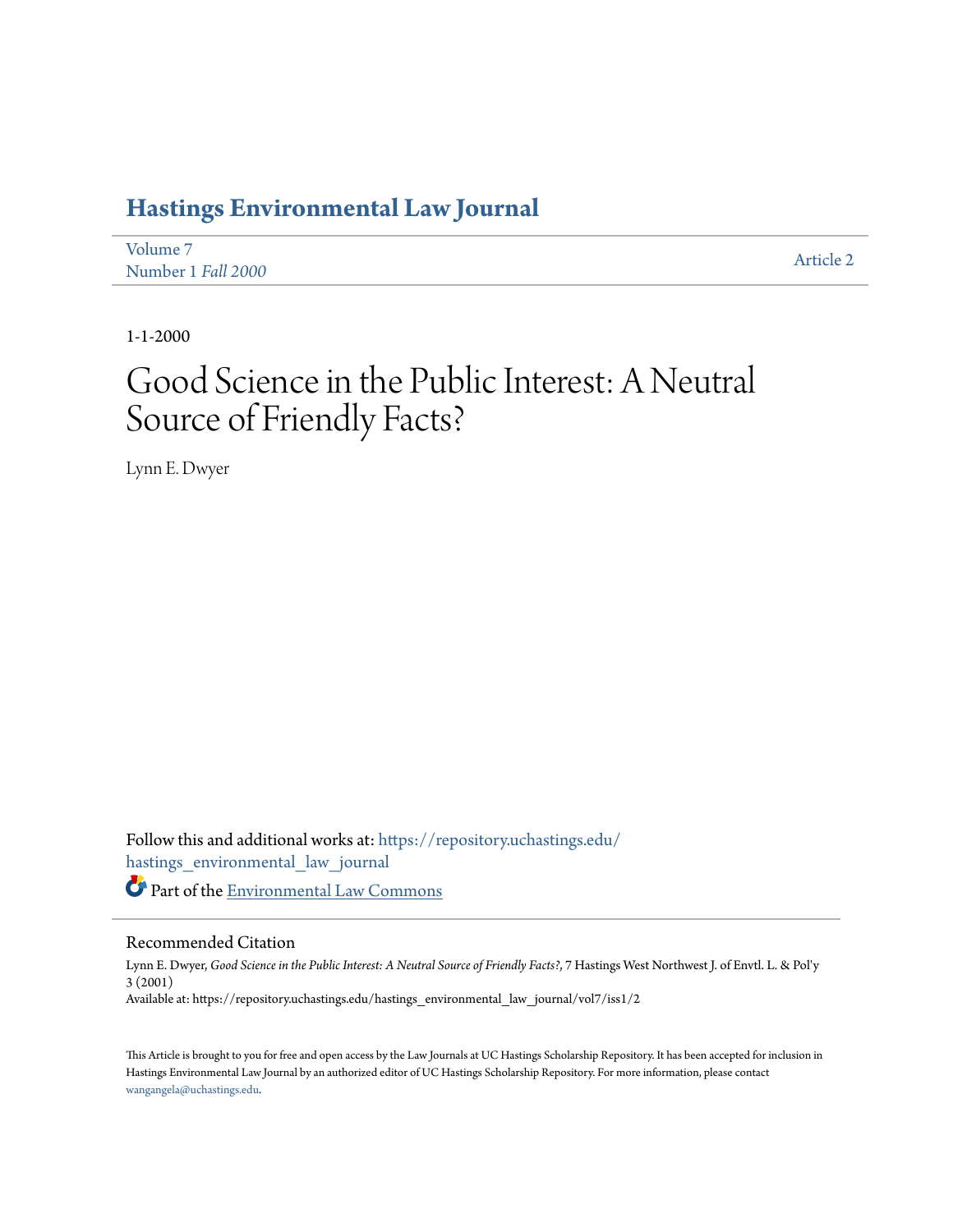#### **I. Introduction: Calling for Good Science**

*Given the necessity of acting in the face of enormous uncertainty, it is more important than ever that our scientific analysis be rigorous and the quality of data high*. 1

Public officials, agency managers, environmental organizations, industry and the public are frustrated. Debates over natural resources are a common feature of the policy landscape and the problems are increasing. Decisionmaking related to California's environment is now more difficult because of the increasing complexity of the relationships between that environment and the economic and social well-being of humans.

All too often, however, public officials, and ultimately the public, lack a neutral source of friendly facts to inform any stage of their decision-making. Public officials regularly encounter politically motivated distortions of science by interest groups to promote or undermine programs or projects. "It's no help to get answers from one camp or the other. It's balance I'm looking for," remarked one agency manager.2 Agencies face challenges to the legitimacy of their decisions. These continuous, contentious challenges are major impediments to decision-making. "We're frustrated," commented a senior official from a state regulatory agency, "we get the same questions

 At the time this article was prepared, Senior Project Manager, Sustainable Conservation, San Francisco, California. Currently, California Private Lands Coordinator, Environmental Defense, Oakland, California. This article is based, in part, on "An Evaluation of Selected Science Advisory Programs in the United States" prepared by the author for the California Environmental Dialogue (CED), San Francisco, California (February 19, 1999). The David and Lucile Packard Foundation provided the initial funding for this study. The opinions stated in the article are those of the author and do not represent the positions of CED, The David and Lucile Packard Foundation, Sustainable Conservation, or Environmental Defense. The author expresses deepest appreciation for review of the manuscript, ideas and the enduring confidence of Mr. Richard Morrison, Bank of America (retired) and Dr. Eugene Mancini, Atlantic Richfield Company (retired), now E.R. Mancini & Associates, Camarillo, California. The author appreciates the thoughtful feedback provided by Dr. Dennis Murphy, University of Nevada, Reno.

1. William D. Ruckleshaus, *Science, Risk and Public Policy*, 221 SCIENCE 1026 (1983).

2. Survey by Author of 40 respondents from the government, environment and business communities (Sept. 1998-Jan. 1999) (information on file with the author) (hereinafter "Survey").

### **Good Science in the Public Interest:**

A Neutral Source of Friendly Facts?

*By Lynn E. Dwyer*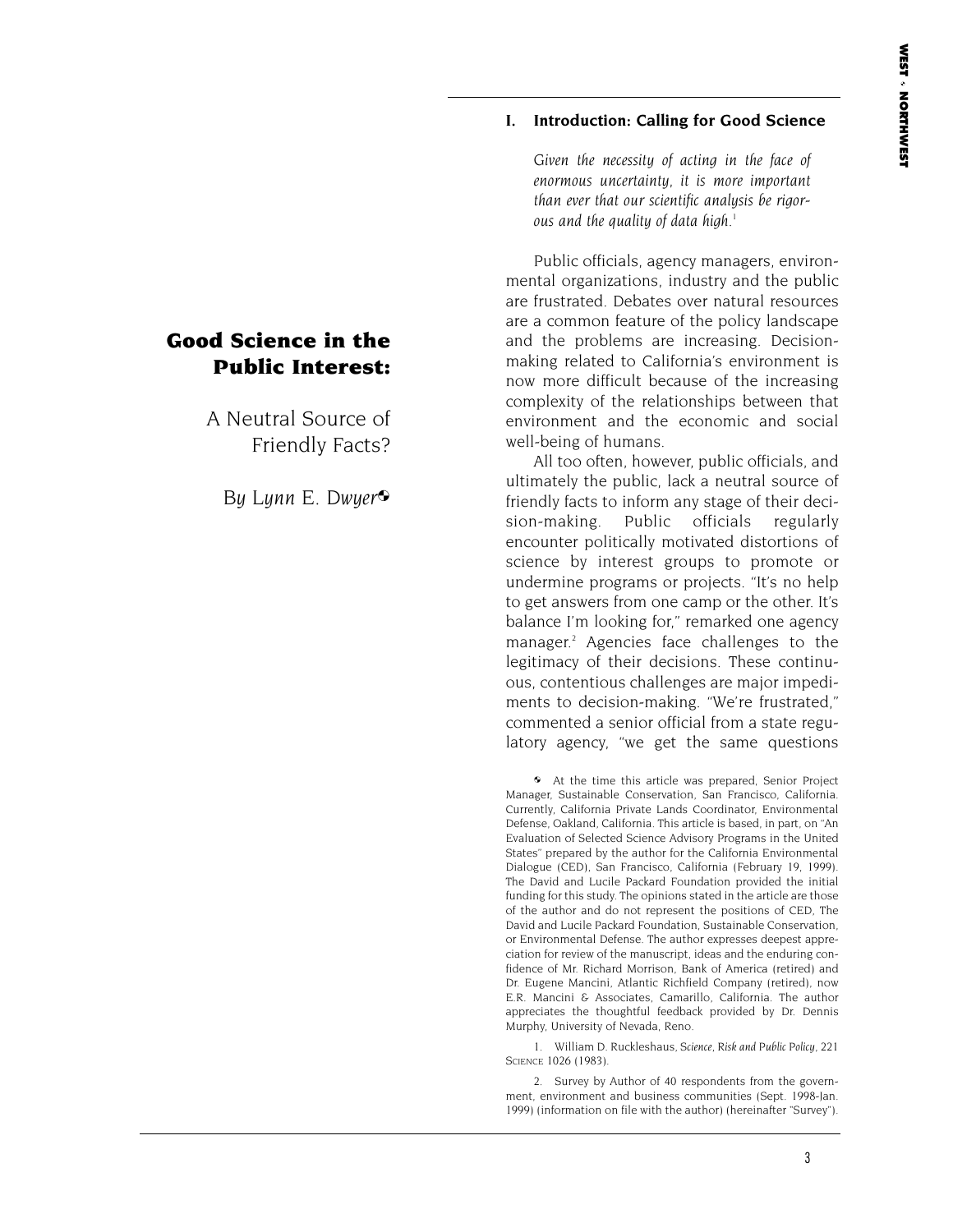again and again and we are forced to make decisions in a vacuum because we cannot get any scientific answers."3

The same officials must increasingly make decisions that embrace economic prosperity, and preservation and restoration of vital natural systems—one compatible with the other. The decisions often carry a high risk of lasting harm to environmental quality, nature and the economy.4

#### **II. Where Science Can Provide Value**

There are many practical advantages to developing an enhanced scientific advisory capacity. It provides a relatively low cost and timely way for public officials to access the most current, recognized and credible sources of scientific information. It is a mechanism to ensure that the palate of available options offered to the public official are consistent with the best available scientific information. It can enrich the strong general expertise available in public agencies.

Many natural resources issues now being dealt with are complex problems that span multiple spatial and temporal scales. A representative from a federal management agency commented, "we are moving from dealing with water quality along a stream to water quality in a watershed; and forest management less from the standpoint of timber production and more from the perspective of how to manage forest resources to provide a range of goods and services the public wants."5

An enhanced science advisory capacity can result in decisions that are more scientifically and legally defensible. In 1998, Supreme Court Justice Stephen Breyer requested more scientific information to help judges sort through evidence. In response, the American Association for the Advancement of Science is now seeking funding to supply courts with that expertise.<sup>6</sup>

5. Survey, *supra* note 2.

The legislative branch sees no less a need for enhanced technical and scientific capacity to assist their decision-making, as evidenced by the plethora of such bodies from New York to Hawaii.7 A California legislator remarked that questions of the environment are terribly relevant and the need for objective analysis is crucial<sup>8</sup>

Because authority is highly decentralized in the legislative, judicial and executive branches, examining science and technology issues in a single science advisory process can help bridge mandates and responsibilities.

#### **III. Challenges to the Effective Use of Science**

#### **A. Boundaries for the Use of Science**

The desire for good science strikes a resonant chord in key institutions and among decision-makers. The note often sours when the specific role science will play is discussed. It is likely impossible to maintain a "bright line" standard between the scientist as advisor and the scientist as decision-maker in the current environment. This situation presents a serious dilemma for scientists and public officials.

Scientists interviewed for this article complain public officials ask them for advice and the next question is "can't you change that a little?"9 Public officials are equally frustrated because there are policies and procedures for taking action on advice provided by the scientific panels. The public officials interviewed remarked that the scientists have no idea how the law works.<sup>10</sup>

Nobody can reasonably expect to eliminate public debate about issues by simply providing advice. These issues are hardly ever purely technical disagreements, but reflect real and profound differences in societal values and priorities. A scientist who has led science advisory panels bluntly stated that the mistake being made is that somehow science will provide

<sup>3.</sup> *Id*.

<sup>4.</sup> *See* G. Meffee et al., *Independent Scientific Review in Natural Resources Management,* CONSERVATION BIOLOGY, Apr. 1998, at 269.

<sup>6.</sup> *See* Constance Holden, *Supreme Court Clarifies Junk Science* Stance, 279 SCIENCE 35 (1998).

<sup>7.</sup> *See* MEGAN JONES ET AL., INFORMED LEGISLATURES: COPING WITH SCIENCE IN DEMOCRACY (1996).

<sup>8.</sup> Survey, *supra* note 2.

<sup>9.</sup> *Id*.

<sup>10.</sup> *Id*.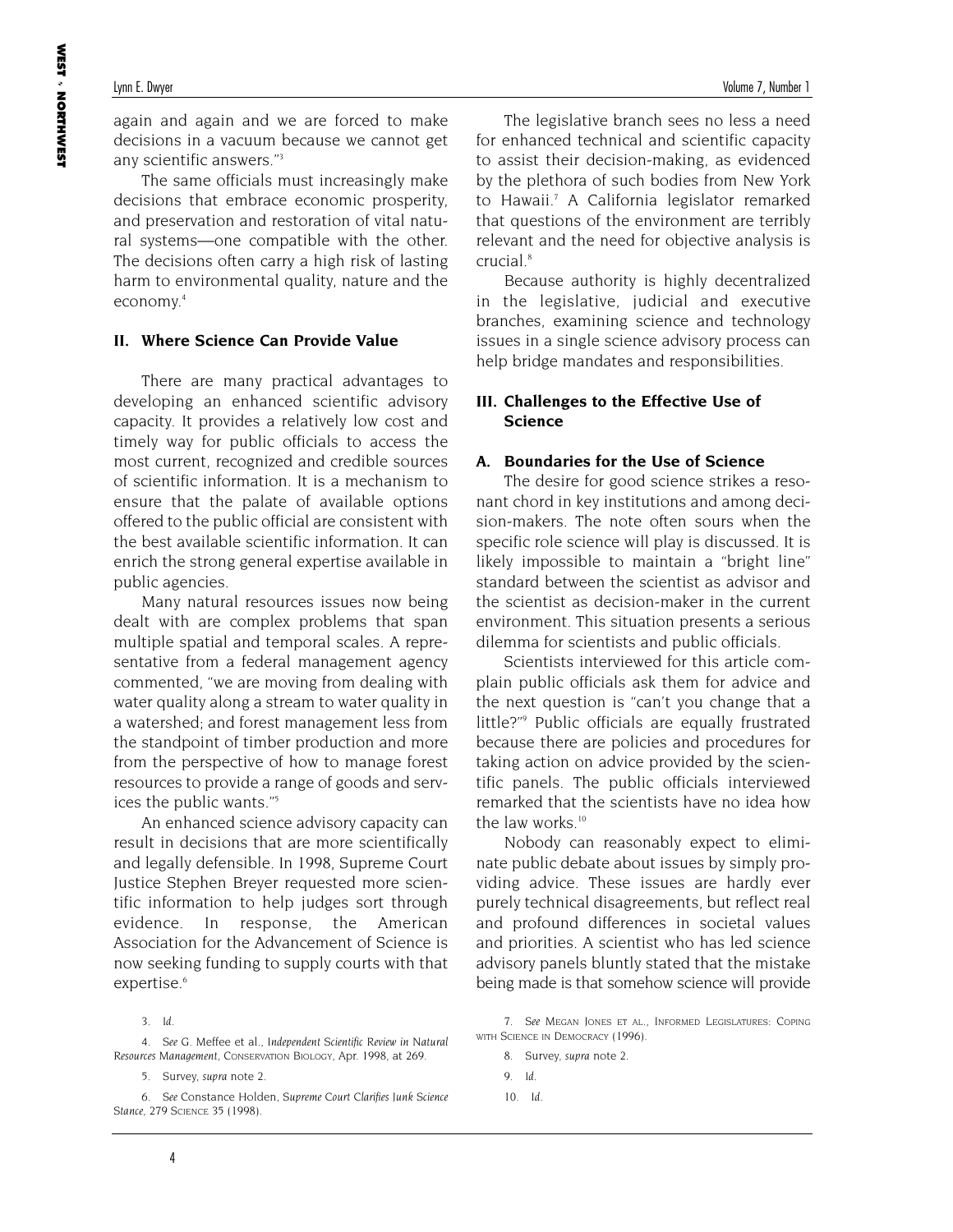answers to problems or make choices clear. "The choice is not really whether science will tell us if we do take this action, we will destroy the universe or if we don't take the action, we won't; the choice is whether we really give a damn. That's not science, that's people's values."11

A public official further clarified the boundaries for the use of science in decision-making, noting, "It's our job to make decisions based on all the factors that need to be brought to bear, scientific, economic and social. What we want to know is if we are operating in a zone of reasonableness, that is, the realm of credible science? Scientific knowledge and wisdom are needed to frame questions to be posed, provide assessments about current conditions and evaluate the consequences of different policy or management options."12

#### **B. Finding a Balance Between Effectiveness and Independence**

One of the greatest challenges to science review is to strike a balance between independence and effectiveness. There is no agreement as to what constitutes "good science." A majority of the respondents interviewed for this article commented, in one way or another, that people say they want good science, but what they really mean is they want their science.13 The models presented in this article are unswerving in their definition of good science, which is that it be independent. That said, independent science review is difficult for many to accept because the outcomes of that review become less predictable.

In order to be most effective, the science panels also should understand the context of their decision-making. Bruce Smith believes, for example, that the Science Advisory Board (SAB) at the United States Environmental

14. *See* BRUCE SMITH, BROOKINGS INST., THE ADVISORS: SCIENTISTS IN THE POLICY PROCESS 69 (1992); see generally SHEILA JASANOFF, THE FIFTH BRANCH: SCIENCE ADVISORS AS POLICY MAKERS (1990).

15. *See* CARNEGIE COMM'N ON SCI., TECH. & GOV'T, RISK AND THE

Protection Agency (EPA) only became a truly useful body to the agency after developing an expertise in regulatory science.<sup>14</sup> A 1993 Carnegie Commission report noted that analytical processes such as scientific advisory panels should complement and not supersede the capabilities in departments and agencies.<sup>15</sup>

#### **C. Not All Science Is Created Equal**

A closely related challenge to the disagreement over what defines good science is that all science is not created equal. Many organizations conducting "science-based" research expect their findings to be accorded the same weight as peer-reviewed research. To be truly credible, science work must be peer-reviewed. There is a large amount of pseudoscience presented to the public or to decision-makers. This taints the process of review.

#### **D. Selection**

Selection of scientists is another example of the difficulty of drawing that bright line. Where selection is based too strongly on organizational affiliation, the selection process has been criticized because those involved do not always take a fresh look at the scientific issues.16 However, there is an accepted practice of interest group balancing that occurs in many of the institutions that select scientific panels that may surprise readers. An appropriate selection process is the centerpiece of any scientific advisory process.

#### **IV. Science Advisory Panels and the Science of the Panels Defined**

#### **A. How Does Scientific Review Work?**

The actual scientific advisory process is given different names in the literature, including risk assessment, $17$  independent scientific

ENVIRONMENT: IMPROVING REGULATORY DECISION MAKING 12 (1993).

16. Donald Boesch & Swantje Macke, *Bridging the Gap: What Natural Scientists and Policy Makers and Implementers Need to Know about Each Other*, *in* IMPROVING INTERACTIONS BETWEEN COASTAL SCIENCE AND POLICY: PROCEEDINGS OF THE CALIFORNIA SYMPOSIUM 38 (1995).

17. *See generally* NAT'L RES. COUNCIL, NAT'L ACAD. OF SCI., RISK ASSESSMENT IN THE FEDERAL GOVERNMENT: MANAGING THE PROCESS (1983).

<sup>11.</sup> *Id*.

<sup>12.</sup> *Id*.

<sup>13.</sup> *Id*.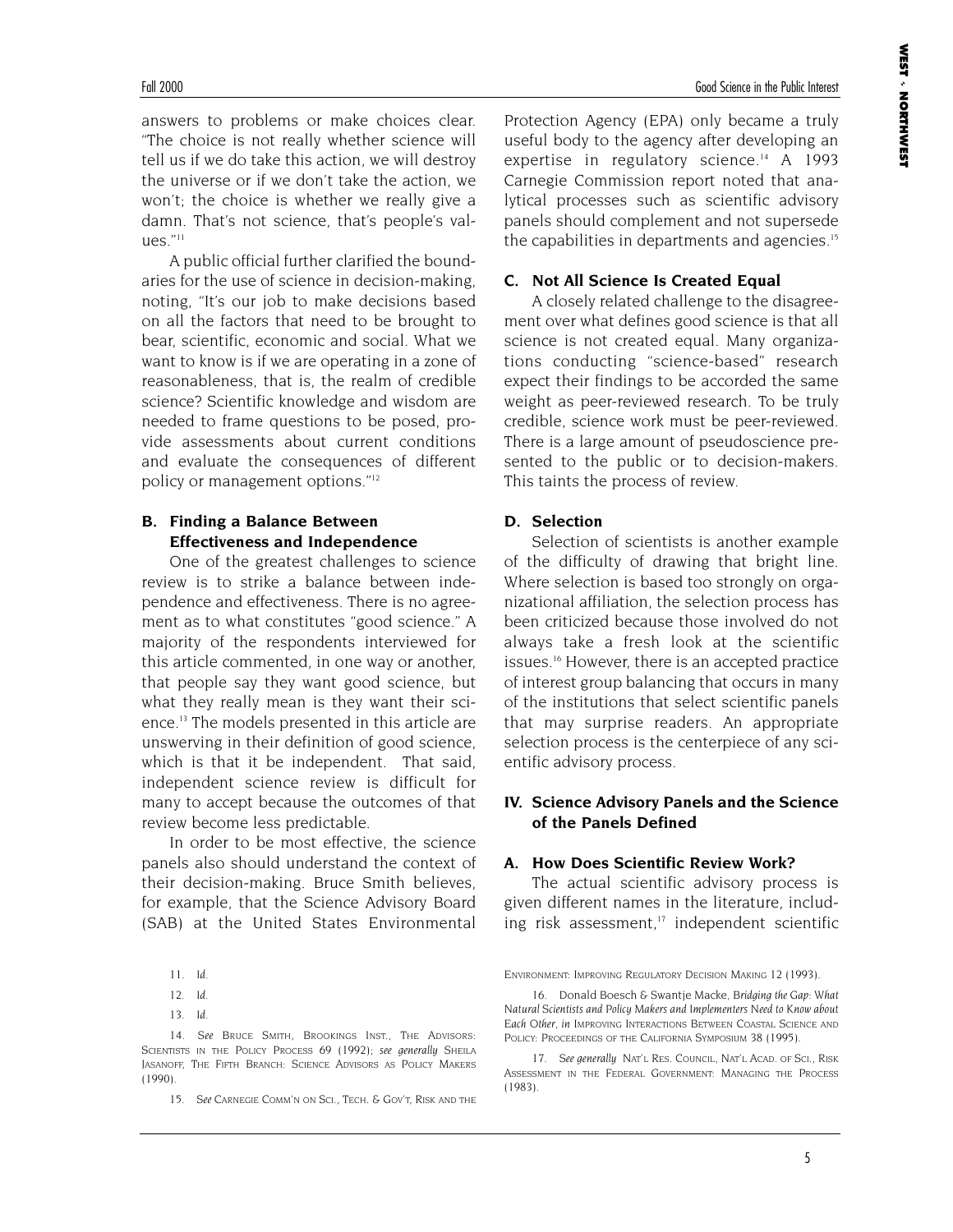review<sup>18</sup> and peer review.<sup>19</sup> It can be described as a process of identifying and quantifying potential risks and of making decisions about how to deal with those risks by comparing various options and potential outcomes. Qualified scientists trained in the scientific method conduct this process by using accepted scientific standards to evaluate the quality of the data under review. Whatever the name, the processes are designed to add to the credibility of the information being applied in policy-making and contribute to the legitimacy of the overall decision-making process.<sup>20</sup>

#### **B. Defining…Science?**

The term "science" in this report is used in its broadest form to include the physical, natural, life and social sciences, mathematics and engineering. Natural resources are attributes that constitute ecosystems and ecosystem function. Environmental media are air, water, soil and biota.<sup>21</sup>

#### **V. Methodology**

The research methodology used in this article involved a literature review of permanent and ad hoc science advisory programs and panels. This article looks at seven permanent models of scientific review and two ad hoc science advisory models.

Formal and informal discussions and interviews were also conducted with more than 40 respondents who are producers or consumers of scientific advice that represent science, government, industry and environmental organizations. Several themes were addressed in the interviews, including:

- 1. The Role of the Science Advisor.
- 2. Building a Credible Science Advisory Process.
- 3. Housing the Institution.
- 4. Funding the Institution.
- 18. *See generally* Meffee, *supra* note 4.
- 19. *See generally id*.

20. *See* TERRY YOSIE & TIMOTHY HERBST, THE SOC'Y FOR RISK ANALYSIS, USING STAKEHOLDER PROCESSES IN ENVIRONMENTAL DECISION MAKING: AN EVALUATION OF LESSONS LEARNED, KEY ISSUES AND FUTURE CHALLENGES 14 (1998); STAFF ON HOUSE COMM. ON SCI., 105TH CONG., UNLOCK OUR FUTURE: TOWARD A NEW NATIONAL SCIENCE POLICY (Comm. Print 1998).

#### **A. Permanent Models of Science Advice**

There are many institutional science advisory models both permanent and ad hoc. The permanent models tend to provide advice to decision-makers on families of scientific issues and create ad hoc review or assessment panels to address specific scientific questions. The examples selected and described below are generally considered to be credible and independent sources of scientific advice. The permanent models were explored based on similarities and differences in mission, location, funding and criteria for selection of scientists.

- 1. The Science Advisory Board of the United States Environmental Protection Agency (EPA) and the National Research Council (NRC) are examples of federal scientific advisory programs. These two institutions are interesting because the agencies have strong mechanisms to help develop appropriately scientific questions and selection criteria.
	- a. The Science Advisory Board (SAB) is housed in and administered by the United States Environmental Protection Agency. Its mission is to "provide[] expert and independent advice to the [EPA] on the scientific and technical issues facing the Agency."<sup>22</sup> It also functions as a technical peer review panel for the agency. The Environmental Research Development and Demonstration Authorization Act chartered the SAB in 1978.23 The SAB is comprised of 97 non-federal scientists, economists and engineers, and 300 consultants who support the work of the executive committee and the 10 standing committees. The SAB is led by a staff director and a deputy staff director. Both are scientists. The average annual budget for the SAB for 1993-1997 was \$2.1

21. Eugene Mancini, Ph.D., Atlantic Richfield Company, Los Angeles, CA (retired), now Mancini and Associates, Camarillo, CA, offered the working definition of science for this article.

- 22. 40 C.F.R. § 1.25(c) (1999).
- 23. 42 U.S.C. § 4365 (1994).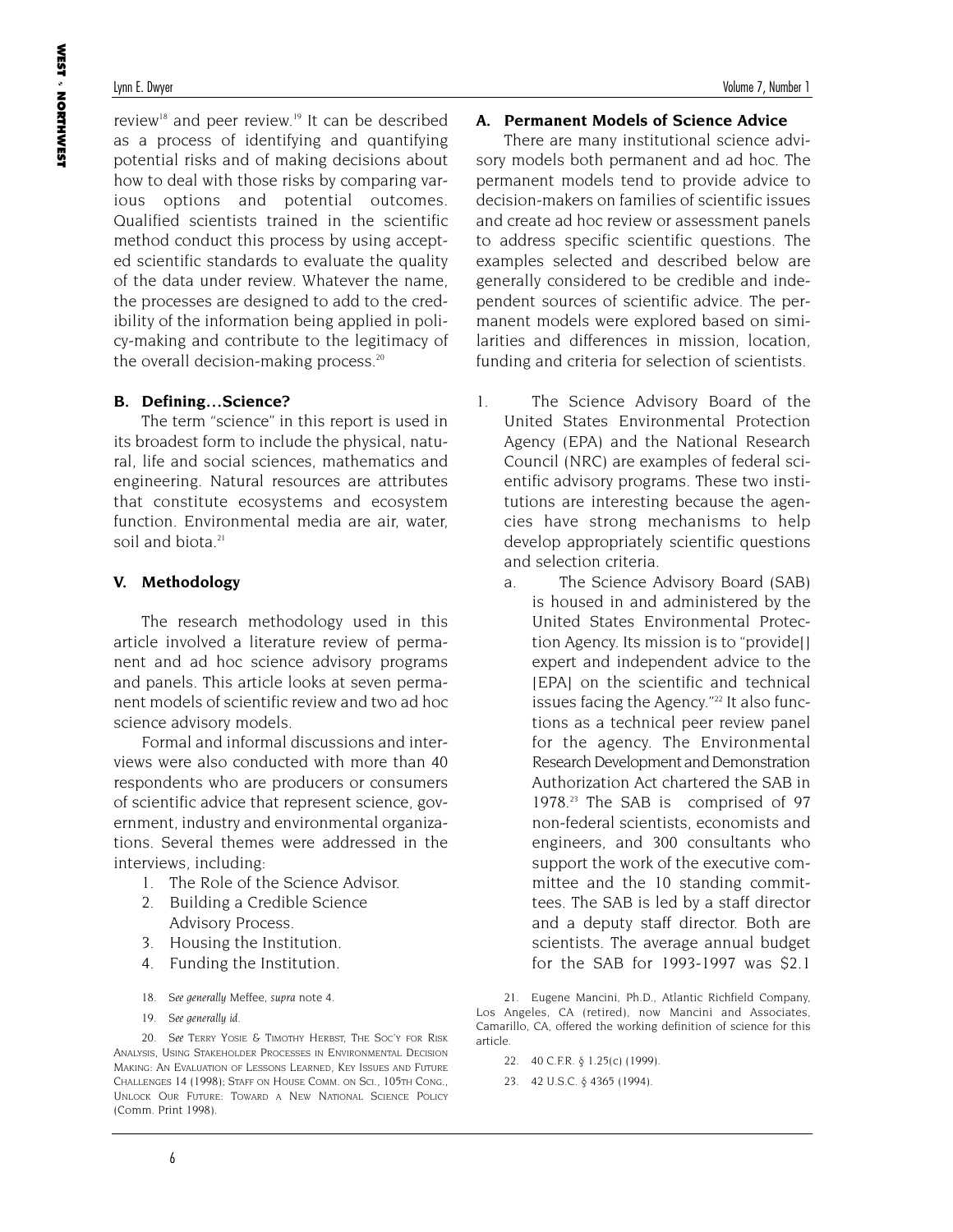million. The agenda of the SAB is developed based on requests from Congress, the EPA Administrator, and the regions, program offices and departments of the agency. Ideas also come from the membership of the SAB. Questions addressed by the SAB are formulated in concert with the EPA  $24$ 

The bases for selection of scientists to serve on SAB committees are education, training, experience and credibility. However, the SAB is charged by the Federal Advisory Committee Act  $(FACA)^{25}$  to achieve a balanced panel. FACA defines an advisory committee as a group or committee that is created by a federal agency for advice or recommendations and whose members include one or more individuals who are not full-time federal employees. Balance is defined as seeking "a range of legitimate, technical opinion." The SAB also attempts to balance its committees on the basis of geography, ethnicity, gender and academic/private sector representation. No member of the SAB can be a fulltime federal employee. A conscious effort is made by the SAB to avoid recommending members from the extremes of scientific positions or who take frequent public stands on issues because these factors can undermine objectivity.26 The intent of the selection process is to assure that problems are dealt with in a way that "transcends federal agency or other organizational boundaries."27

b. The National Research Council (NRC) is a non-profit organization chartered by an executive order issued

24. *See* SCI. ADVISORY BD., U.S. ENVTL. PROT. AGENCY, PUB. NO. EPA-SAB-98-002, ANN. STAFF REP. FY 1997, at 19 (1998).

25. 42 U.S.C. § 4365(a) (1994).

26. *See* SCI. ADVISORY BD., *supra* note 24, at B-2. B-5, B-11 to B-20, 2.

27. JASANOFF, *supra* note 14, at 88.

28. Exec. Order No. 2859 (May 11, 1918), *reprinted as amended in* 58 Fed. Reg. 5905 (1993).

by President Woodrow Wilson to address the increased need for scientific and technical resources resulting from World War I.<sup>28</sup> The NRC is the primary operating agency of the National Academy of Sciences and the National Academy of Engineering (the Academies).29 The Academies are concerned with the use of science, technology and engineering for the public welfare and each serves as an advisor to the federal government on those issues.30 The mission of the NRC is to provide advice on important public policy questions for those entities. Its most public and familiar role is to convene committees and then publish studies. The NRC staff works with the Academies and with the individuals initiating the review to reformulate questions to be appropriately scientific. 31

Because the work of the Academies and the NRC is so varied and their budgets are combined in many key reference materials, it is difficult to calculate the individual annual budget of the NRC. Review of the 1996-97 combined budgets of the three institutions reveals the nature of their revenue stream may help preserve their highly valued independence. The revenue stream is from multiple federal, private and non-federal sources, including grants, contracts and contributions. The single largest source of funding is from the federal government. Total federal sources in 1996-97 equaled \$144 million. Grants and contracts from private and non-federal sources including foundations, corporations and the states were \$24 million. Contributions

29. NAT'L RES. COUNCIL, FREQUENTLY ASKED QUESTIONS, *at* http://www.nas.edu/about/faq3.html (last visited Oct. 17, 2000).

30. NAT'L ACAD. OF SCIS., ORGANIZATION OF THE ACADEMIES – FREQUENTLY ASKED QUESTIONS, *at* http:// www.nationalacademies.org/about/faq.html (last visited Oct. 17, 2000).

31. NAT'L RES. COUNCIL, *at* http://www.nas.edu/ about/faq3.html, *supra* note 29; Survey, *supra* note 2.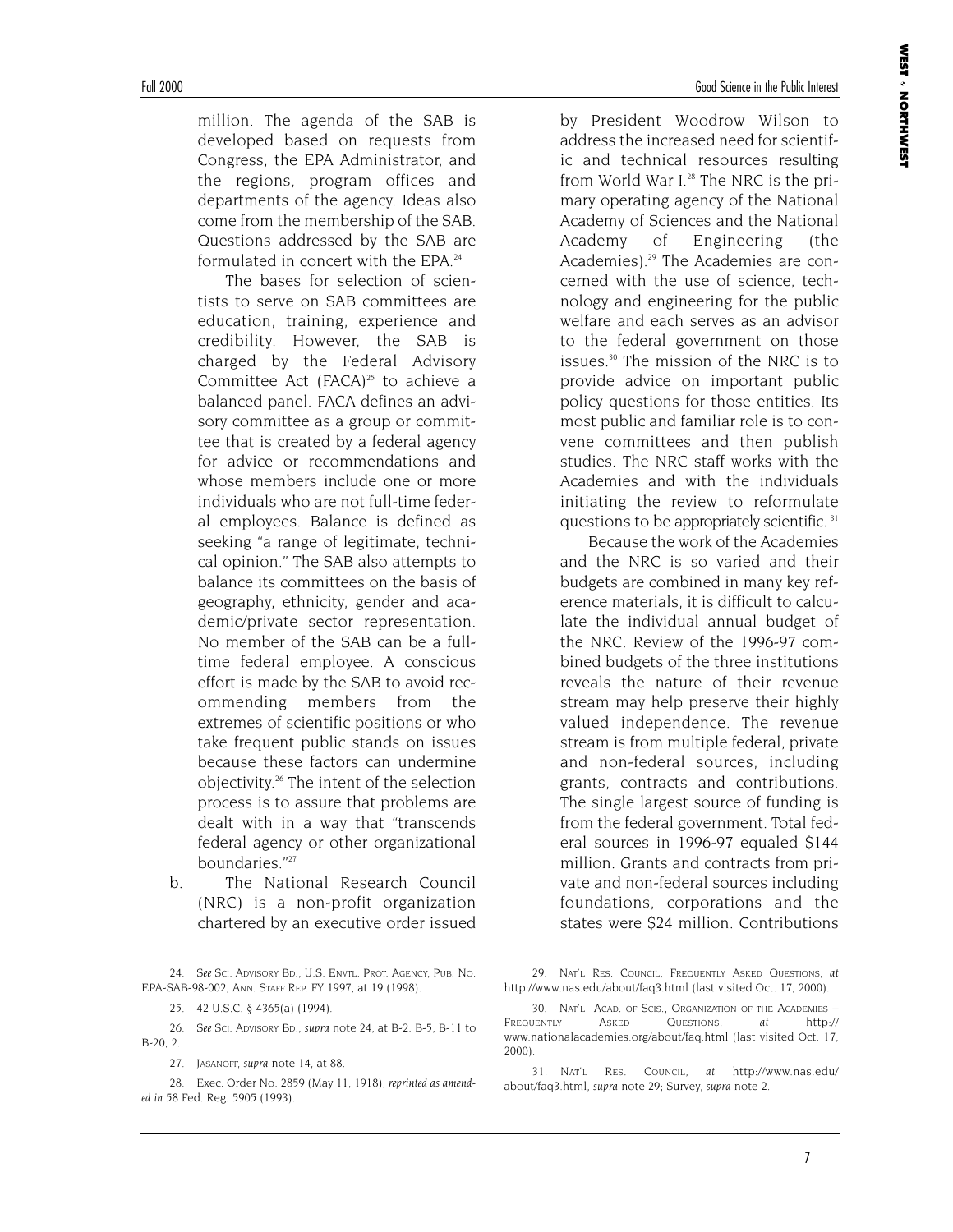from private and non-federal sources only totaled \$3.2 million.<sup>32</sup>

The Academies operate approximately 600 committees to advise the government on technical issues ranging from arms control to pest control. The Academies and the NRC place a great emphasis on professional competence in relevant fields when developing their peer review panels. The NRC uses selection factors that include scientific expertise, reputation among peers, ability to work in groups, and writing skills. The NRC staff actively solicits suggestions for candidates from the committee members of the Academies. Both NRC and the SAB also use informal networking and administrative discretion to achieve a diversity of backgrounds and interests on the panels and committees.<sup>33</sup> A number of scientists closely involved with these committees have observed that there seems to be a conscious effort by NRC to have many points of view represented.<sup>34</sup>

- 2. The Chesapeake Bay Program's Science and Technical Advisory Council and the Michigan Environmental Science Board are examples of scientific and technical guidance in a multi-jurisdictional setting and for a single state, respectively. A major difference between these and the federal programs is that elected or appointed leaders make the scientific appointments.
	- a. The Chesapeake Bay Program (CBP) is a regional partnership of Maryland, Pennsylvania, Virginia, the District of Columbia and the Environmental Protection Agency.<sup>35</sup> The CBP's mission is to direct and conduct restoration of

32. NAT'L ACAD. OF SCIS., REPORT OF THE TREASURER TO THE COUNCIL OF THE NATIONAL ACADEMY OF SCIENCES 1996-97, at 39-51 (1999); Survey, *supra* note 2.

34. Survey, *supra* note 2.

the living resources of the Chesapeake Bay. The Chesapeake Bay Agreement chartered the organization in 1983.<sup>36</sup> Staffing and funding for the CBP comes from the National Estuary Program. One major component of the CBP is the Science and Technical Advisory Council (STAC). For the past five years, the average operating budget for STAC has been \$215,000. Approximately \$30,000 is also spent annually for workshops to address scientific and technical issues. Requests for scientific advice come from the Executive Council that is comprised of all key members of the regional partnership. The Executive Council generates many questions addressed by STAC. The questions are also generated as a result of public and media attention, or by coalitions of interest groups. A variety of subcommittees comprise the STAC. The subcommittees deal with specific scientific issues affecting the Chesapeake Bay such as Nutrients, Toxics, Monitoring, Modeling and Living Resources. The STAC Workgroups address the scientific and technical questions. The Workgroups use technical conferences and workshops, technical reports and position papers, literature synthesis and reviews to assist them in their  $work<sup>37</sup>$ 

The STAC has approximately 60 members and alternates from academic institutions, research institutions, state and federal agencies and private industry. Members are selected to represent a cross section of individuals with diverse scientific backgrounds. Senior scientists are appointed by the

<sup>33.</sup> *See* JASANOFF, *supra* note 14.

<sup>35.</sup> CHESAPEAKE BAY PROGRAM, OVERVIEW OF BAY PROGRAM, *available at* http://www.chesapeakebay.net/overview.htm (last modified Feb. 1, 2000).

<sup>36.</sup> CHESAPEAKE BAY AGREEMENT (1983) (on file with WEST-NORTHWEST).

<sup>37.</sup> *See* CHESAPEAKE BAY PROGRAM, *available at* http://www.chesapeakebay.net/overview.htm, *supra* note 35; SCI. & TECHNICAL ADVISORY COMM., CHESAPEAKE BAY PROGRAM, BYLAWS - ORGANIZATIONAL STRUCTURE AND MECHANISMS (1998); Survey, *supra* note 2.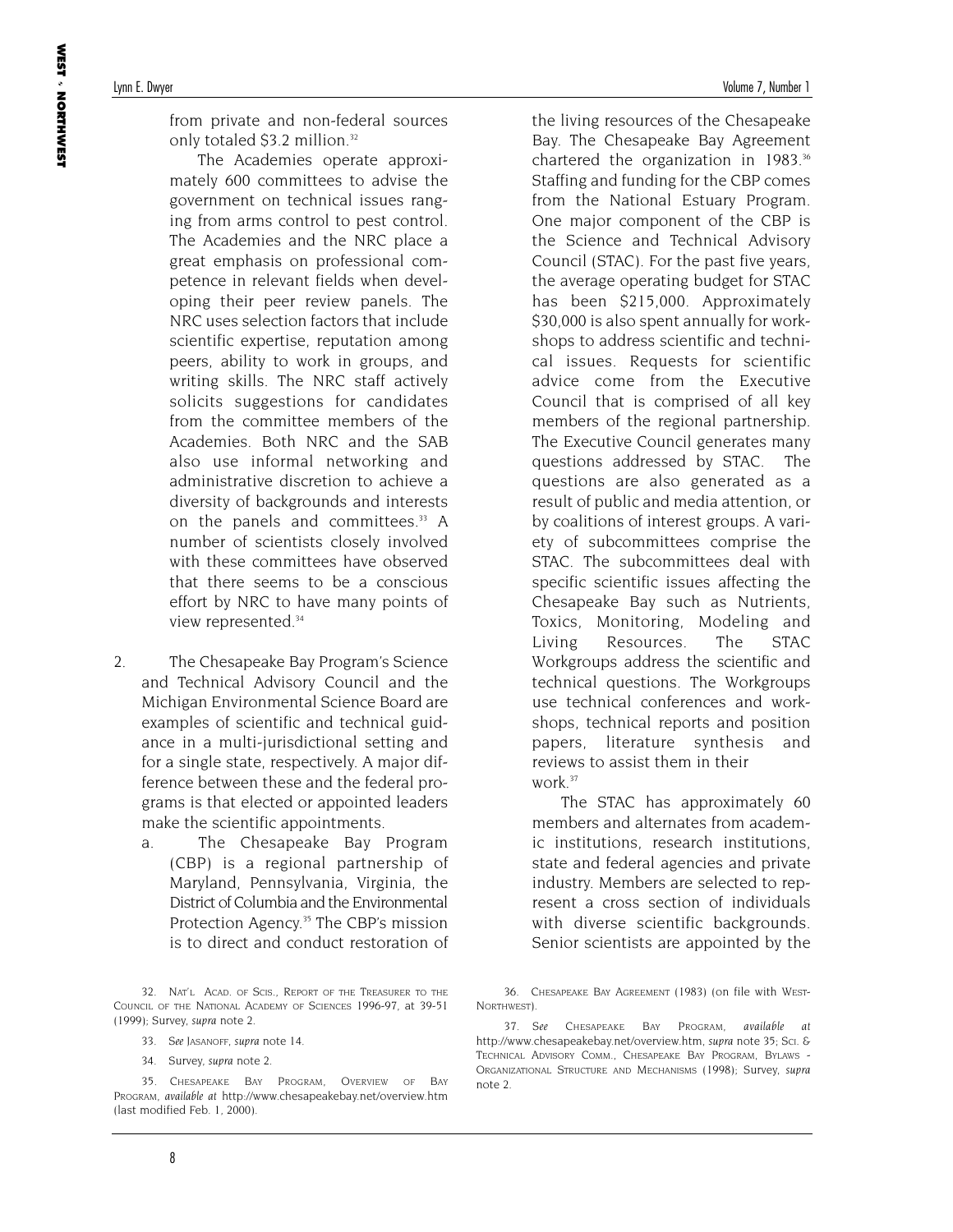Executive Council. There is a strong emphasis on selecting scientists that represent important institutions in the region.<sup>38</sup>

b. The Michigan Environmental Science Board (MESB) is an interesting example of a state-chartered science board with a permanent structure, but with an ad hoc and very lean form of operating. The MESB is an independent, autonomous state entity established to provide sound scientific advice to the Governor of Michigan and to state departments "on matters affecting the protection and management of Michigan's environment and natural resources."39 It was chartered by an Executive Order of the Governor.<sup>40</sup> Although it has no full-time staff, the MESB is housed within and uses employees on an as-needed basis from the Department of Environmental Quality, Office of Special Environmental Projects, an executive agency of the State of Michigan. The small annual operating budget of \$70,000 does not reflect staff salaries. This budget is paid by the Environmental Response Fund which is comprised of money resulting from penalties and fines levied by the state. The MESB convenes only at the request of the Governor to review a particular issue. The executive agencies must route requests for scientific review through the Governor's office. The MESB membership is mandated to have expertise in one or more of the following areas: science, economics, chemistry, physics, toxicology and biological sciences, human medicine, statistics, risk assessment and geology. The Governor

38. *See* SCI. & TECHNICAL ADVISORY COMM, *supra* note 37; Survey, *supra* note 2.

appoints all MESB members. The ad hoc panels are selected based upon relevant expertise. Once the evaluation is prepared and a recommendation is delivered to the Governor, the work of the MESB is complete.<sup>41</sup>

- 3. The Health Effects Institute (HEI) and the University of California, Davis, Centers for Water and Wildland Resources (CWWR), are two models of "external" scientific advice. One institution is an independent research institute and the other is university-based. The HEI is an interesting model because of its strict selection standards for panels. Scientists are only drawn from academia or research institutes to preserve the independence of the institution. The CWWR is noteworthy from a funding perspective. It receives only a portion of its budget from university sources. As a result, it also accepts outside contracts. Formulation of the initial scientific question is not always in the hands of the scientists. As a result, the process of science review may be more agency-driven.
	- a. The Health Effects Institute is an independent, non-profit institute sponsored by the Environmental Protection Agency and the automobile industry to deal with the conflicts between government and industry regarding the health effects of mobile source emissions by serving as both a research broker and reviewer. Its mission is to provide "private and public decision makers with independent, unbiased, timely, and high quality science on the health effects of emissions from motor vehicles, fuels, and other sources of environmental pollution." The projects focus on pending regulatory

<sup>39.</sup> MICH. ENVTL. SCI. BD., MESB MISSION, *available at* http://www.mesb.org/mission.html#mission (last visited Oct. 17, 2000).

<sup>40.</sup> Mich. Exec. Order No. 1992-19, Michigan Environmental Science Board (Aug. 6, 1992), *available at* http://www.mesb.org/mission.html#execor (last visited Oct. 17, 2000).

<sup>41.</sup> MICH. ENVTL. SCI. BD., OPERATING PROCEDURES FOR IMPLEMENTING EXECUTIVE ORDERS 1992-19 & 1997-3, *available at* http://www.mesb.org/mission.html#proceed (last visited Oct. 17, 2000); MICH. ENVTL. SCI. BD. & MICH. OFFICE OF SPECIAL ENVTL. PROJECTS, FY1999 BUDGETS (1999) (hereinafter "FY1999 BUDGETS"); MICH. DEP'T OF ENVTL. QUALITY, FY 1999-2000 RESOURCE GUIDE 89-90 (1999).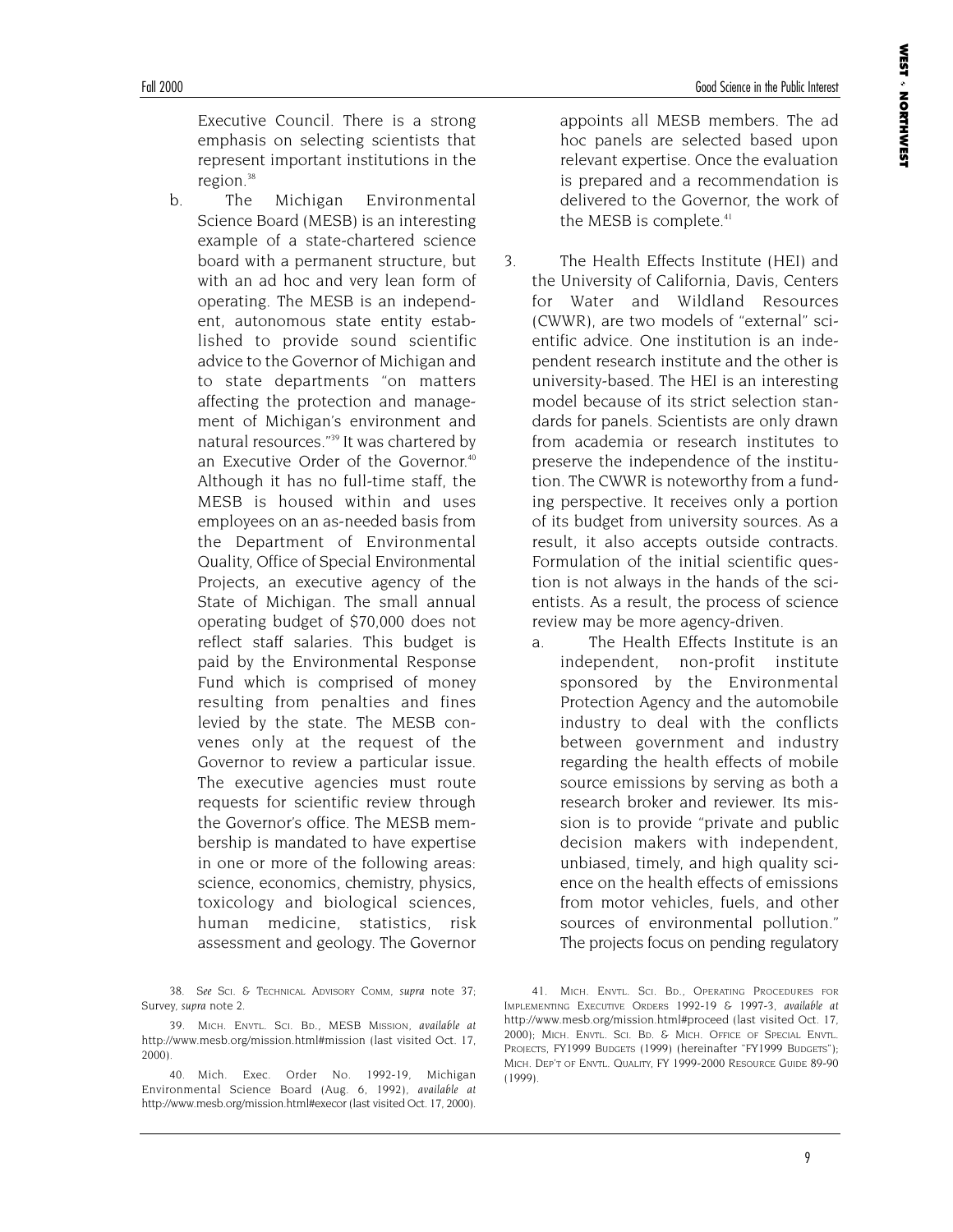changes or anticipate emerging questions affecting the field.<sup>42</sup> The EPA and automobile industry jointly and equally fund the \$6.8 million annual budget. Approximately \$1.5 million of the total budget is dedicated to reviews of HEIfunded research, and special reviews and projects. It costs an average of \$200,000-\$400,000 to administer these single purpose peer reviews.<sup>43</sup> Special reviews and projects are initiated by a variety of sources including the HEI board of directors, during the HEI strategic planning process, by the sponsoring organizations and the community. Expert committees are selected based upon recommendations of two independent committees of scientists that oversee the work of the HEI. The Health Research Committee selects, guides and funds the research, and the Health Review Committee provides evaluations of every HEI study.<sup>44</sup> The HEI does not try to balance the committees either by broad affiliation or by relevant points of view. It consciously avoids developing its committees on that basis. As discussed, scientists are drawn from academia and research institutes. The founders of HEI did not want individuals with predisposed environmental or industry agendas participating in the programs.45

b. The University of California (UC), Davis, Centers for Water and Wildland Resources (CWWR) were formed, in part, to create technical panels in order to address statewide issues concerning research needs, and resource conservation and management of water and

42. HEALTH EFFECTS INST., HEI STRATEGIC PLAN 2000-2005, at 1 (2000).

43. *Id.* at 2; *see generally* Thomas Grumbly, *The Health Effects Institute*, *in* HARNESSING SCIENCE FOR ENVIRONMENTAL REGULATION (John D. Graham, ed., 1991).

44. HEALTH EFFECTS INST., HEI RESEARCH & REVIEW PROCESSES, *at* http://www.healtheffects.org/researchprocess.htm (last visited Oct. 17, 2000).

45. Grumbly, *supra* note 43.

wildlands. These institutions were authorized by the California legislature and established by the University of California Regents or by action of a UC President. The CWWR is comprised of system-wide, multi-campus research units. The average annual budget of the CWWR is \$2 to \$6 million depending upon the number of research projects and contracts it undertakes each year. It receives operating and program funding from multiple sources. The University of California provides the basic operating budget of \$1.3 million from annual state appropriations. It covers salaries for permanent staff and administration. Project and research funds for the CWWR come from a combination of state, federal and private sources. The Centers have oversight boards comprised of University of California academic representatives that meet periodically to review the policies, program activities and finances of the Centers and are liaisons to the University of California campuses. Scientists are selected from a broad range of affiliations and include academic researchers, non-academic/pri-

vate scientists and public agency scientists. The final composition of the scientific teams depends upon the nature of the project and the type of question being considered for review.46

4. There is increasing interest in improving the integration of accurate and credible scientific information from professional scientific societies into environmental policy and management decisions.<sup>47</sup> For example, at the request of Washington State, the

46. WILDLAND RESOURCES CTR., UNIV. OF CAL., REP. NO. 45, ANN. REP. 1996-97 (1998); WATER RESOURCES CTR., UNIV. OF CAL., REP. NO. 94, ANN. REP. 1996-97 (1998); Survey, *supra* note 2.

47. *See, e.g.*, UNION OF CONCERNED SCIENTISTS, SOUND SCIENCE INITIATIVE, *available at* http://www.ucsusa.org/resources/ssi.html (last visited Oct. 18, 2000) (detailing USC initiative to disseminate credible scientific information to policymakers and media and "to counter misinformation on environmental science"); *see also* Jane Lubchenco, *Entering the Century of the Environment: A New Social Contract for Science*, 279 SCIENCE 491 (1998).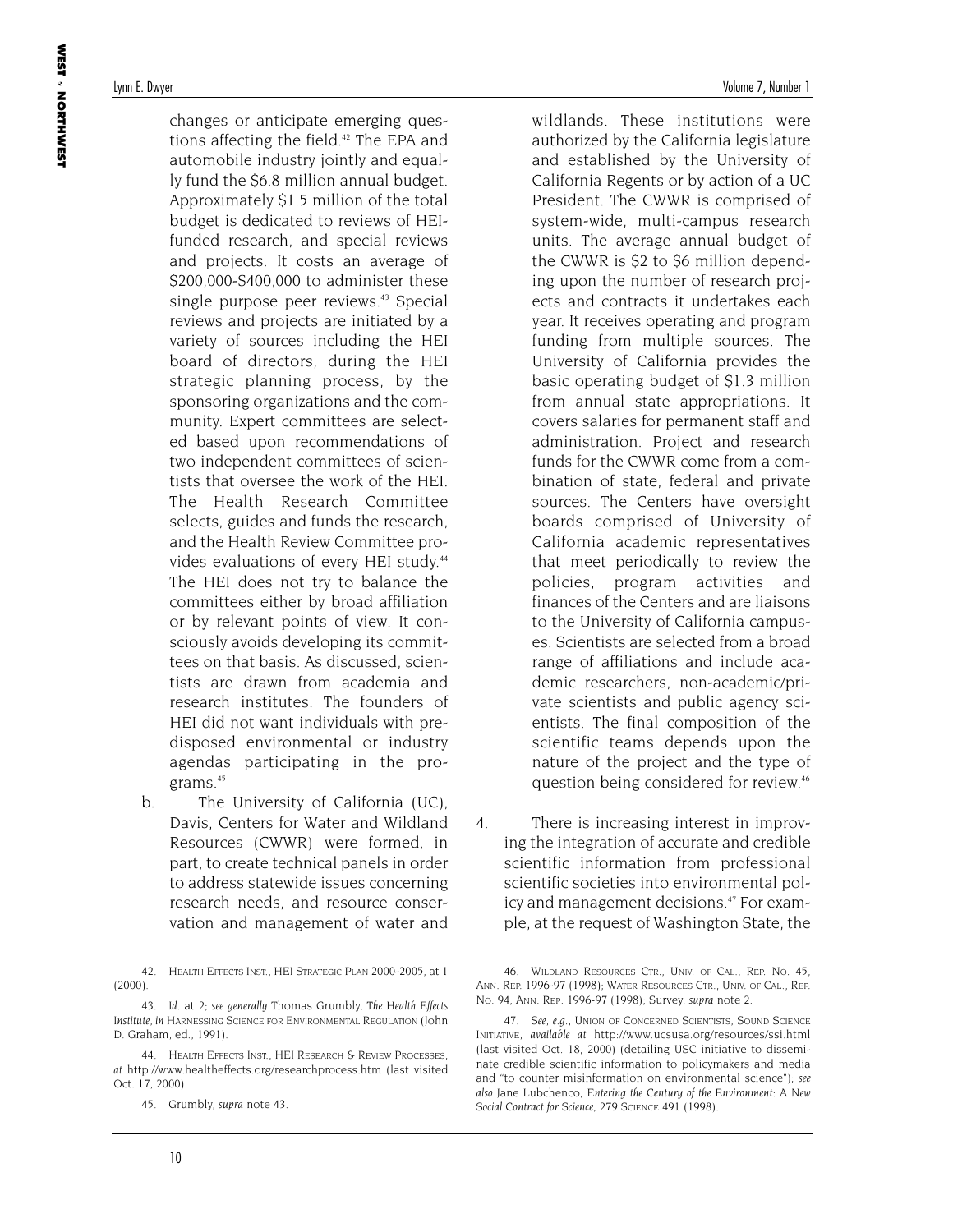American Fisheries Society recently helped in the selection of scientists for a statewide salmon plan.48 The Society of Environmental Toxicology and Chemistry has also developed a peer review program for public and private initiatives.<sup>49</sup>

The American Institute of Biological Sciences (AIBS) appears to be one of the most active of the professional scientific societies in peer review. Its mission is to advance research and education in the biological, medical, environmental and agricultural sciences. The AIBS, a federally chartered non-profit scientific institution, acts as an umbrella society for many of the primary interest societies such as the Ecological Society of America. The AIBS Scientific Peer Advisory and Review Services (SPARS) division conducts independent and confidential peer reviews in biological, environmental and biomedical sciences. The SPARS activities are kept independent of the other work of the AIBS.<sup>50</sup>

The annual budget for SPARS averages \$2 million. Contracts and cooperative agreements fund peer reviews. It costs in the range of \$100,000-\$200,000 to administer single purpose peer reviews. The majority of the projects involve reviews of research proposals submitted to federal agencies, although SPARS also provides program monitoring and reviews draft agency scientific documents and projects. SPARS has a database of more than 8,000 scientists from which it recruits panel members. SPARS staff selects the scientists in concert with its consultants based on given expertise in the topic area. Senior retired scientists are consultants to the organization and prepare reviews of the final reports. There is an effort to maintain a balance in the background of the individuals selected to serve. The panels may include scientists from industry, academia,

government agencies and non-governmental organizations.<sup>51</sup>

#### **B. Similarities and Differences in the Permanent Models of Scientific Advice**

While there is no "one size fits all" approach to developing a scientific advisory program, there are more similarities than differences in the models examined in this article. The programs take precautions to avoid stepping into the regulatory realm, either by carefully formulating the questions to be clearly scientific or by weighing in early in the process before regulatory standard-setting occurs. Most programs have multiple sources of funding from public and private sources. There are frequently standing committees associated with the permanent programs that serve as "gatekeepers" for the institution. These gatekeeper committees are a source of institutional memory and process, help select and formulate the questions, chose scientists for the ad hoc panels and review final reports. Two of the most significant differences are who charters the institution and where the science advisory programs are housed. They range from federally chartered and housed entities to universitybased enterprises.

Scientists are selected first and foremost based on their expertise to answer the question. A majority of the programs included in this article attempt to balance committee representation to a certain degree based on interest groups, although scientists are expected to deal with the questions using the scientific method and expertise. Several models discussed in this article exclude government or non-academic scientists, but these are exceptions rather than the rule.

#### **C. Ad Hoc Models of Scientific Advice**

Ad hoc panels are stand-alone committees that are generally created to address a discrete suite of scientific questions associated with a

51. *Id*.; Survey, *supra* note 2.

<sup>48.</sup> Interview with Curt Smitch, Special Assistant to the Governor for Natural Resources, Executive Policy Office, Office of the Governor, State of Washington (Oct. 1999).

<sup>49.</sup> SOC'Y FOR ENVTL. TOXICOLOGY & CHEMISTRY, SETAC STANDARD OPERATING PROCEDURE FOR PEER REVIEW, *available at* http://setac.org/peerreview.html (last modified Apr. 20, 2000); Charles Pittenger, Summary of Conference Call on Peer Review,

Pensacola, Fla. (Mar. 9, 1998); RODNEY PARRISH, SOC'Y FOR ENVTL. TOXICOLOGY & CHEMISTRY, THE PELLSTON WORKSHOP SERIES (1998).

<sup>50.</sup> SCI. PEER ADVISORY & REV. SERVS. DIV., AM. INST. FOR BIOLOGICAL SCIS., RESUME, *available at* http://www.aibs.org/ spars/sparsresume.html (last visited Oct. 18, 2000).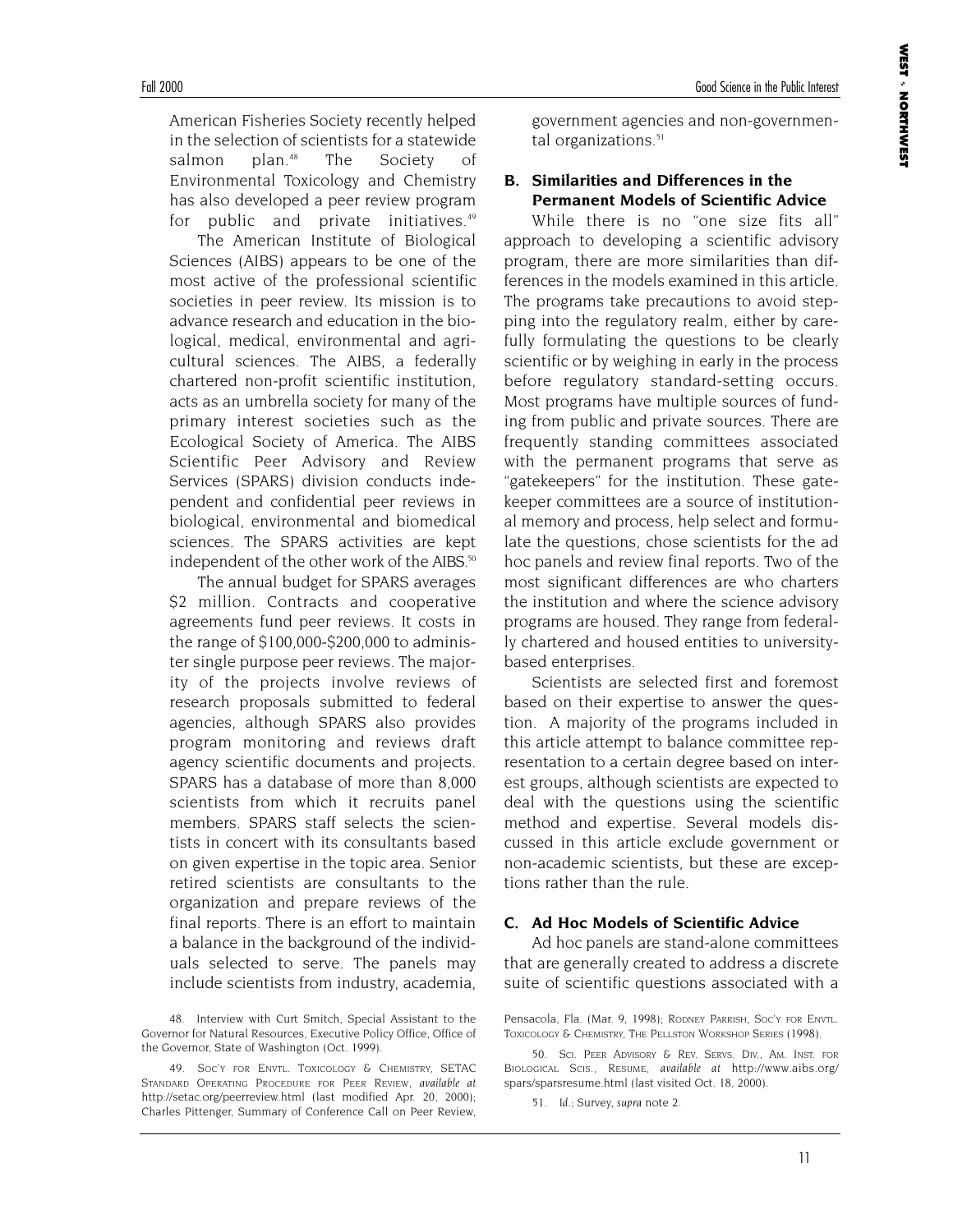specific natural resource or technical problem. Models described in this article include the Interagency Scientific Committee to Address the Conservation of the Northern Spotted Owl and the Scientific Review Panel for Natural Community Conservation Planning.

#### **1. Interagency Scientific Committee to Address the Conservation of the Northern Spotted Owl**

One of the early ad hoc science advisory panels was the Interagency Scientific Committee (ISC). The ISC was appointed by interagency agreement and then chartered under public law by Congress. The ISC charge developed by the agencies was to create a reserve system and management plan capable of sustaining populations of the Northern spotted owl.<sup>52</sup>

The ISC was funded by four federal agencies—Forest Service, Bureau of Land Management, Fish and Wildlife Service and National Park Service. The ISC had unlimited access to data, staff and equipment from the public agencies. The ISC was a very interesting panel. It had a very central role in defining the questions. Perhaps because it was among the first panels and the power of this tool had not yet been realized, its recommendations are considered among the most scientifically pure of the ad hoc panels. It had unrestricted access to public agency resources. The scientists were selected, in part, because of their specific background in conservation planning or with the species and because they represented key public and private interests. The ISC had a core team

53. Interview with Dr. Jack Ward Thomas, University of Montana, Missoula (Oct. 1998); J.W. THOMAS ET AL., INTERAGENCY SCI. COMM. TO ADDRESS THE CONSERVATION OF THE NORTHERN SPOTTED OWL, A CONSERVATION STRATEGY FOR THE NORTHERN SPOTTED OWL (1990); B.R. Noon & D.D. Murphy, *Management of the Spotted Owl: The Interaction of Science, Policy, Politics & Litigation*, *in* PRINCIPLES OF CONSERVATION BIOLOGY 432-41 (G.K. Meffe & C.R. Carroll, eds., 2d ed. 1997).

54. DENNIS MURPHY, NATURAL CMTY. CONSERVATION PLANNING, CAL. DEP'T OF FISH & GAME, THE CALIFORNIA COASTAL SAGE SCRUB SCIENTIFIC REVIEW PANEL: ITS PURPOSE AND APPROACH (1992).

of six agency scientists, with three additional scientists participating from each of the affected states—California, Oregon and Washington. One scientist from the timber industry, a scientist from the environmental community and a scientist from academia completed the team. The scientists representing industry and the environmental community were invited to observe the deliberations of the core team.<sup>53</sup>

#### **2. Scientific Review Panel for Natural Community Conservation Planning**

The Scientific Review Panel (SRP) for Natural Community Conservation Planning (NCCP) was created to ensure that the ecosystem-based planning and management goals of the program to preserve the relic coastal-sage scrub natural community and associated target species, particularly the threatened and federally listed California gnatcatcher, were scientifically justified.<sup>54</sup> The SRP refined the assessment to several key technical questions, including how to define the overall and subregional management planning areas and the appropriate conservation framework for reserve design.<sup>55</sup> California's Secretary for Resources appointed a scientist to lead the panel. A list of potential scientists was then developed based on expertise. The environmental and development communities were also able to suggest candidates.<sup>56</sup> The California Department of Fish and Game was the agency responsible for the SRP and funded the review. The budget was \$125,000.<sup>57</sup>

55. P.F. Brussard & D.D. Murphy, *Subregionalization for Natural Communities Conservation Planning, in* CAL. DEP'T OF FISH & GAME, SOUTHERN CALIFORNIA COASTAL SAGE SCRUB NATURAL COMMUNITIES CONSERVATION PLAN: SCIENTIFIC REVIEW PANEL CONSERVATION GUIDELINES & DOCUMENTATION § 5 (1992).

56. Interview with Dr. Dennis Murphy, NCCP Scientific Review Panel Chair, Stanford University, Cal. (Jan. 1995).

57. MEMORANDUM OF UNDERSTANDING BY AND BETWEEN THE CALIFORNIA DEPARTMENT OF FISH AND GAME AND THE UNITED STATES FISH AND WILDLIFE SERVICE REGARDING COASTAL SAGE SCRUB NATURAL COMMUNITY CONSERVATION PLANNING IN SOUTHERN CALIFORNIA (1991); CAL. DEP'T OF FISH & GAME, NATURAL COMMUNITY CONSERVATION PLANNING QUARTERLY REPORTS TO THE LEGISLATURE (1992) (hereinafter "1992 QUARTERLY REPORTS"); CAL. DEP'T OF FISH & GAME, NATURAL COMMUNITY CONSERVATION PLANNING QUARTERLY REPORTS TO THE LEGISLATURE (1991) (hereinafter "1991 QUARTERLY REPORTS").

<sup>52.</sup> Department of Interior and Related Agencies Appropriations Act, Pub. L. No. 101-121, 103 Stat. 701 (1990); Interview with Dr. Dennis Murphy, University of Nevada, Reno (Oct. 1998).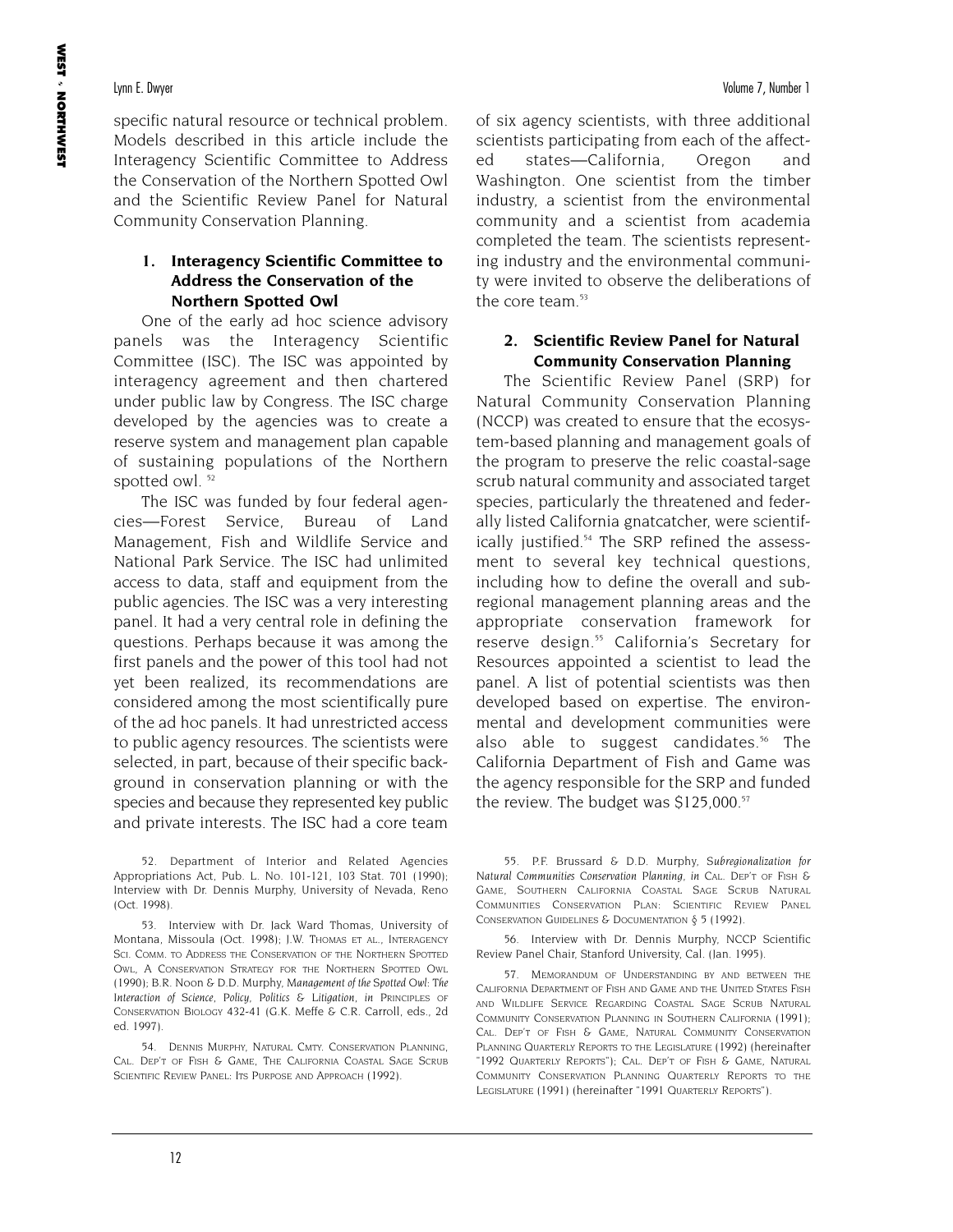#### **3. Similarities and Differences in the Permanent and Ad Hoc Models of Science Advice**

There are many similarities between the two types of models. Comparable to permanent panels, ad hoc requests generally come from agencies or public officials. Scientists are also selected based on expertise and knowledge, with an attempt to balance the panels to represent all relevant points of view. However, in contrast with permanent models, ad hoc panels are most often funded by exclusively public sources. Additionally, stakeholders can have a stronger direct role in problem formulation and selection of scientists in the ad hoc models.

#### **VI. Ideas for Making a Science Advisory Program More or Less Effective**

#### **A. Ideas for Building a Credible Science Advisory Process.**

#### **1. Participants on Science Panels Must Do More than Provide Cosmetic Balance.**

As discussed previously, institutional representation does not always equal contribution.58 While many working models of science review, including some described in this article, strike a delicate balance of expertise and affiliation, it is expertise and the ability to contribute meaningfully to the final product that must dominate in selection. To effectively meet this objective, many science advisory programs, including the Environmental Protection Agency's Science Advisory Board and the National Research Council, engage in an interdisciplinary selection process that directly involves the scientific community. Consumers of science advice use both institutions regularly, and consider their reports and recommendations to carry great weight. For example, the Administrator's report to the Science Advisory Board indicates that the agency has acted

- 58. *See* Boesch & Macke, *supra* note 16.
- 59. *See* SCI. ADVISORY BD., *supra* note 24.

60. JAMES Q. WILSON, BUREAUCRACY: WHAT GOVERNMENT AGENCIES DO AND WHY THEY DO IT, chs. 6, 7, 12, 18 (1st ed. 1989).

affirmatively on a majority of the SAB's recommendations<sup>59</sup>

#### **2. A Recommendation Is a Recommendation Is a Recommendation.**

Challenges to agency science are a common feature of the administrative landscape in California. This is not surprising. Agencies operate in a very complex and constrained environment. Legal mandates, legal defensibility, and the existing regulatory record drive their decision-making. Where the stakes are high it is hard to deliver a product that is satisfactory to any interest group. Bureaucracies are not places that encourage that risk-taking, creativity or "give and take" atmosphere that are the hallmarks of the external science review process.<sup>60</sup> The flip side of this coin is that the agencies sometimes attempt to change recommendations. Participants in two advisory panels in the western United States described situations where public agencies tried to modify their draft recommendations. This caused an outcry among the science panel participants.<sup>61</sup> Moreover, this problem is not restricted to California. In the early 1980s, the EPA Administrator challenged the independence of the Health Effects Institute. At that time, the Administrator tried to influence the agenda and priorities of the HEI.<sup>62</sup> Sheila Jasanoff also describes manipulation of scientific data to suit predetermined policy aims in chemical regulation.<sup>63</sup> Recommendations must not be subject to change by the staff if the credibility of the scientific enterprise is to be maintained.

#### **3. Use Panels Sparingly.**

The job of science advisor is very specialized. It is important to have scientists on the panels with an interdisciplinary bent who understand administrative process. Several scientific respondents indicated that they have many more invitations to participate on panels then they can reasonably accept.<sup>64</sup> For this reason,

- 61. Survey, *supra* note 2.
- 62. *See* Grumbly, *supra* note 43.
- 63. *See generally* JASANOFF, *supra* note 14.
- 64. Survey, *supra* note 2.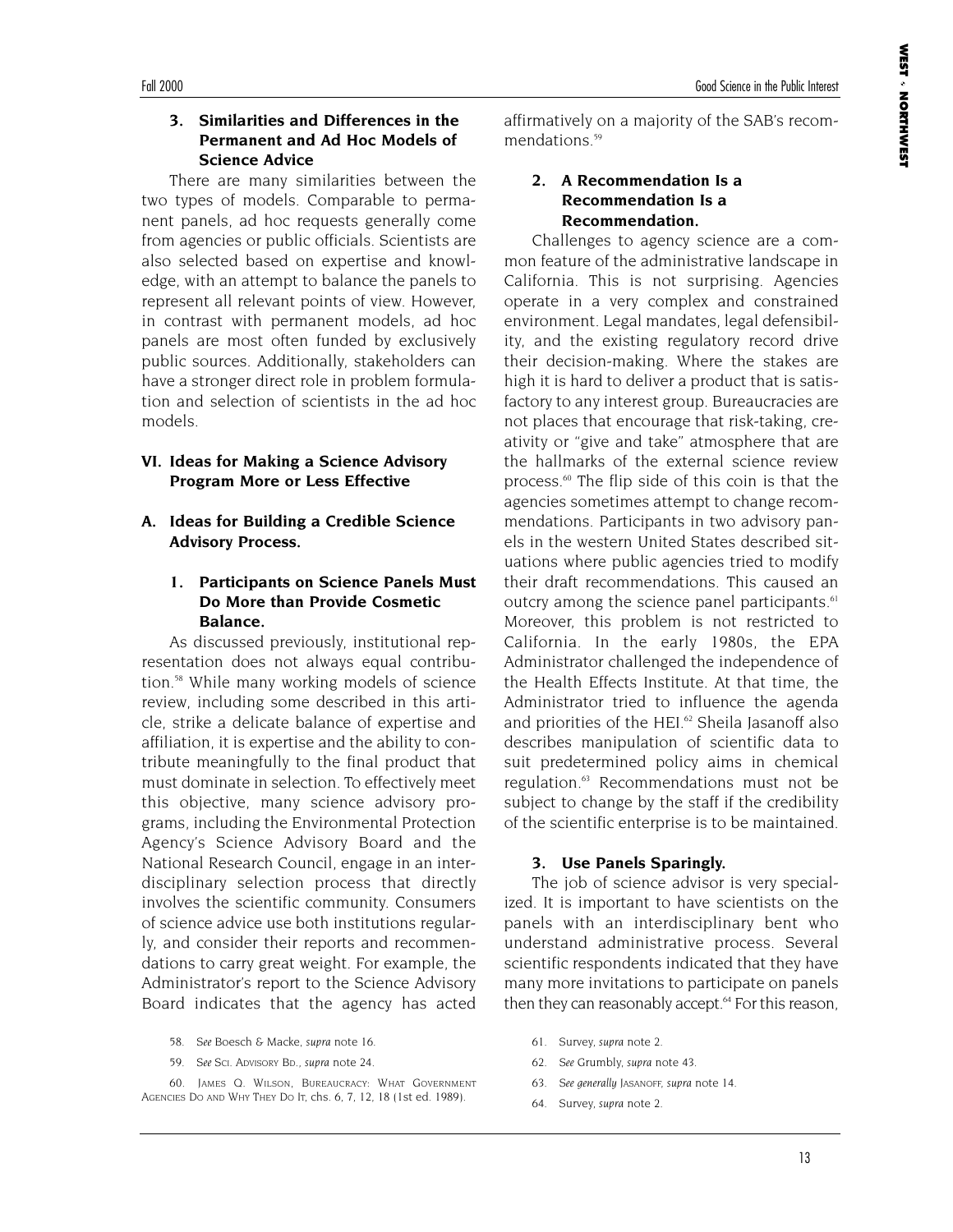scholars recommend that scientific panels be used sparingly (and only for the most important issues) to avoid draining scientific resources or creating another layer of bureaucracy that delays decisions.<sup>65</sup>

#### **4. Use Panels Well.**

All the models described in this report consciously try to avoid any effort to get them to define regulatory goals, set regulatory standards or manage regulatory risk. This is the job of the agencies. It is neither reasonable nor possible to answer every question asked.

To streamline the process and avoid irregularities, question development should follow several guidelines. First, questions should be asked at the earliest stage of a problem to allow scientists to offer guidance well in advance of actual decision-making. Second, questions should be dealt with when there is sufficient information to evaluate the technical merits of an issue based on standards of scientific proof. Third, questions should be addressed of the utmost importance to the agency such as when a decision carries a high risk of lasting harm to environmental quality, nature, the economy and communities. Fourth, questions should be asked when science is controversial, in dispute or inadequate. Finally, the actual format of the questions is significant. Questions should be formulated in small sets of very focused scientific questions that are answerable in a reasonable time-frame.

#### **B. Defining the Role of the Science Advisor.**

#### **1. Bridge the Gap Between Scientists and Public Officials.**

Peter Douglas, Executive Director of the California Coastal Commission, a California regulatory body, identifies six variables that any policy-maker needs to use science effectively in his or her decision-making. These variables are: 1) timely information; 2) credible information; 3) an understanding of the limitations of the science; 4) identification of the additional questions to be answered; 5) a clear explanation of conclusions drawn; and 6) the resources required to provide the additional information.<sup>66</sup>

The different models described in this article show that a lack of understanding between the scientist and the public officials can be bridged if there is early discussion about the scope of the review and a clear statement of the problem. While this would seem to be a given, it was astounding how many respondents commented that everyone had to work harder to clarify exactly those issues in order to develop a relevant product.<sup>67</sup>

#### **2. Define the Advisory Function Clearly.**

Many scientific respondents remarked that when public officials and agencies did not like their recommendations the advice was ignored or that it had a small role in the final decisionmaking. Respondents from public agencies were universal in their view that science panels can only provide guidance and direction. It is up to the policy-maker to make the final call. The Science Advisory Board at the Environmental Protection Agency has a unique approach to solving this problem. While the SAB can only offer non-binding recommendations, the EPA Administrator has to respond to all reviews. The majority of the responses from the Administrator indicate that the agency has acted positively on the advice provided by the SAB<sup>.68</sup> This seems to be a very effective approach for providing feedback to the scientists.

#### **3. Formalize the Program in the Agencies.**

Government, often with the involvement of key interest groups or public officials, formally chartered all the institutions and panels described in this article. Formal, individual administrative agreements defining the terms

68. *See* SCI. ADVISORY BD., *supra* note 24.

<sup>65.</sup> *See* Meffee, *supra* note 4.

<sup>66.</sup> Peter Douglas, *What Do Policymakers and Policy-Implementers Need from Scientists?*, *in* IMPROVING INTERACTIONS BETWEEN COASTAL SCIENCE AND POLICY: PROCEEDINGS OF THE CALIFORNIA SYMPOSIUM, *supra* note 16, at 30-32.

<sup>67.</sup> Survey, *supra* note 2.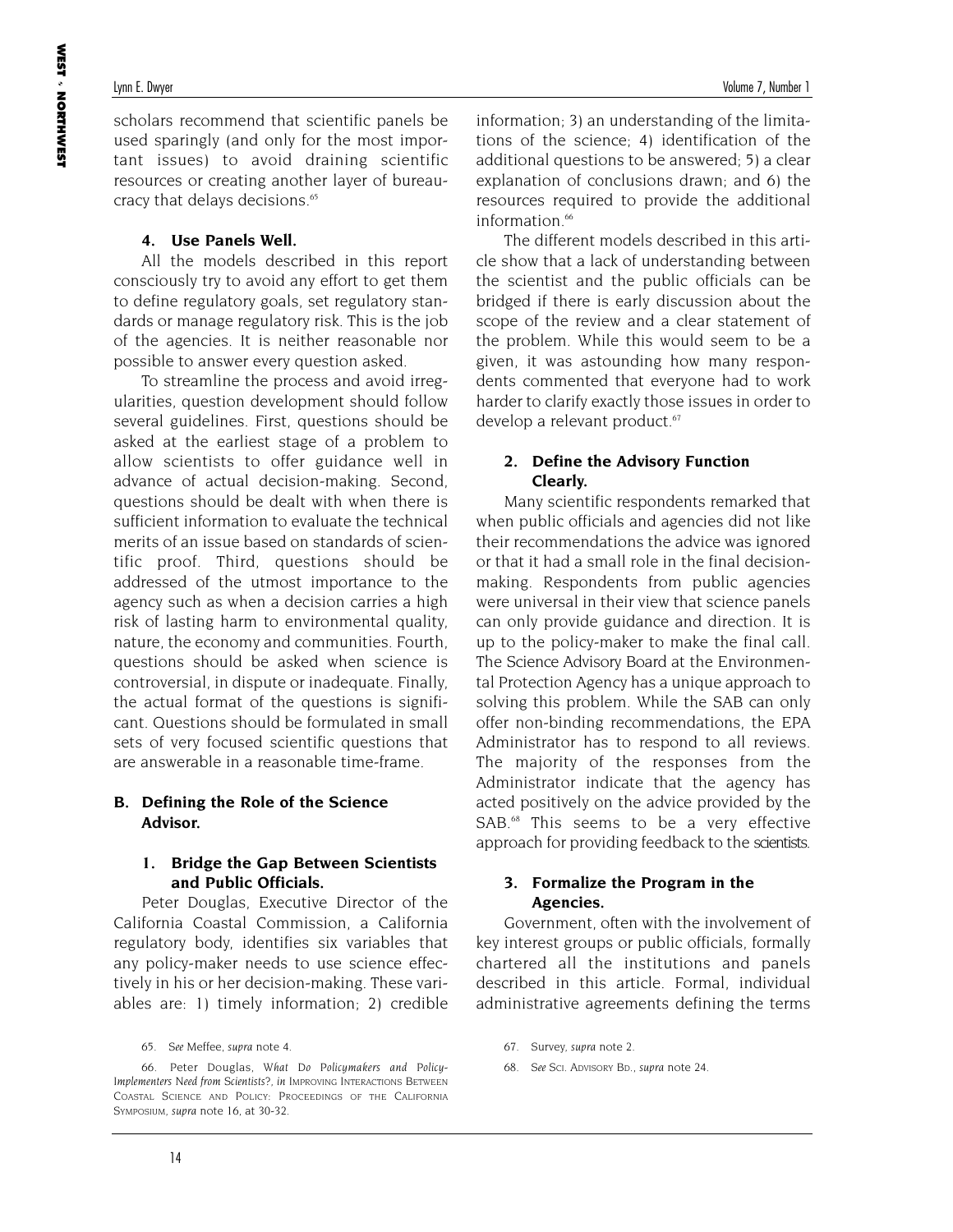for triggering scientific review should be created with relevant state and federal regulatory and management agencies in the key natural resources areas. The agreements should spell out the mission, anticipated role, broad areas of inquiry and mechanisms for initiating the committees by the agency. The agreement should also stipulate that the recommendations are to be delivered to the highest appropriate level in the agency.

#### **C. House the Institution Where It Can Capitalize on Existing Scientific Resources.**

There are different forms of permanent scientific advice located inside and outside of government. The desired home for this enterprise is in an existing and credible institution with established links to the scientific research establishment. This will allow the institution to capitalize on those relationships and to make it more cost-effective.

#### **D. Provide a Committed Source of Government Funding.**

Because a science advisory institution is a public good, it should reasonably receive a majority of its funding from government. From the small subset of models examined, government funding largely supports the work of science advisory panels.<sup>69</sup> Without this funding, the institution may become too reliant upon single sources and contracts. Fundraising takes time away from the primary work of scientific assessment. Question formulation becomes driven by contracts. The credibility of the institution can be compromised. To avoid these problems, government should commit to at least two-thirds of the operating budget and the institutional endowment. A third of the budget could be sought from multiple sources including private foundations, the National Science Foundation, individual public agencies and consortiums of affected industries.

This article makes no claim to have all the answers or to identify all the steps necessary to provide more policy relevant scientific information. Instead, it lays out in broad strokes some of the challenges to achieving that vision. Going forward and building this new community of scientists for California will require a commitment of time and resources in many areas.

#### **Appendix: Communications**

Dr. Donald Barnes, Staff Director *Science Advisory Board, United States Environmental Protection Agency, Washington, DC*

Loretta Barsamian, Executive Director *Regional Water Quality Control Board, Oakland, CA*

Dr. Donald Boesch, President *Center for Environmental Science, University of Maryland, Cambridge, MD*

Peter Douglas, Executive Director *California Coastal Commission, San Francisco*

Noel Eldridge, Director *Scientific Peer Advisory and Review Service, American Institute of Biological Sciences, Washington, DC* 

Neil Ewald, Manager *Simpson Timber Company, Korbel, CA*

Brooks Firestone, Retired Assemblyman *California State Legislature, Sacramento (Currently Firestone Vineyard, Los Olivos, CA)*

Monica Florian, Senior Vice President, Corporate Affairs *The Irvine Company, Newport Beach, CA*

Dr. James Gaither, Program Manager *The Nature Conservancy, San Francisco,* CA

Dr. Donald Greenbaum, President *Health Effects Institute, Cambridge, MA*

<sup>69.</sup> *See id*.; CHESAPEAKE BAY PROGRAM, *available at* http://www.chesapeakebay.net/overview.htm, *supra* note 35; FY1999 BUDGETS, *supra* note 41; Interview with Dr. Jack Ward Thomas, *supra* note 53; 1992 QUARTERLY REPORTS, *supra* note 57; 1991 QUARTERLY REPORTS, *supra* note 57.